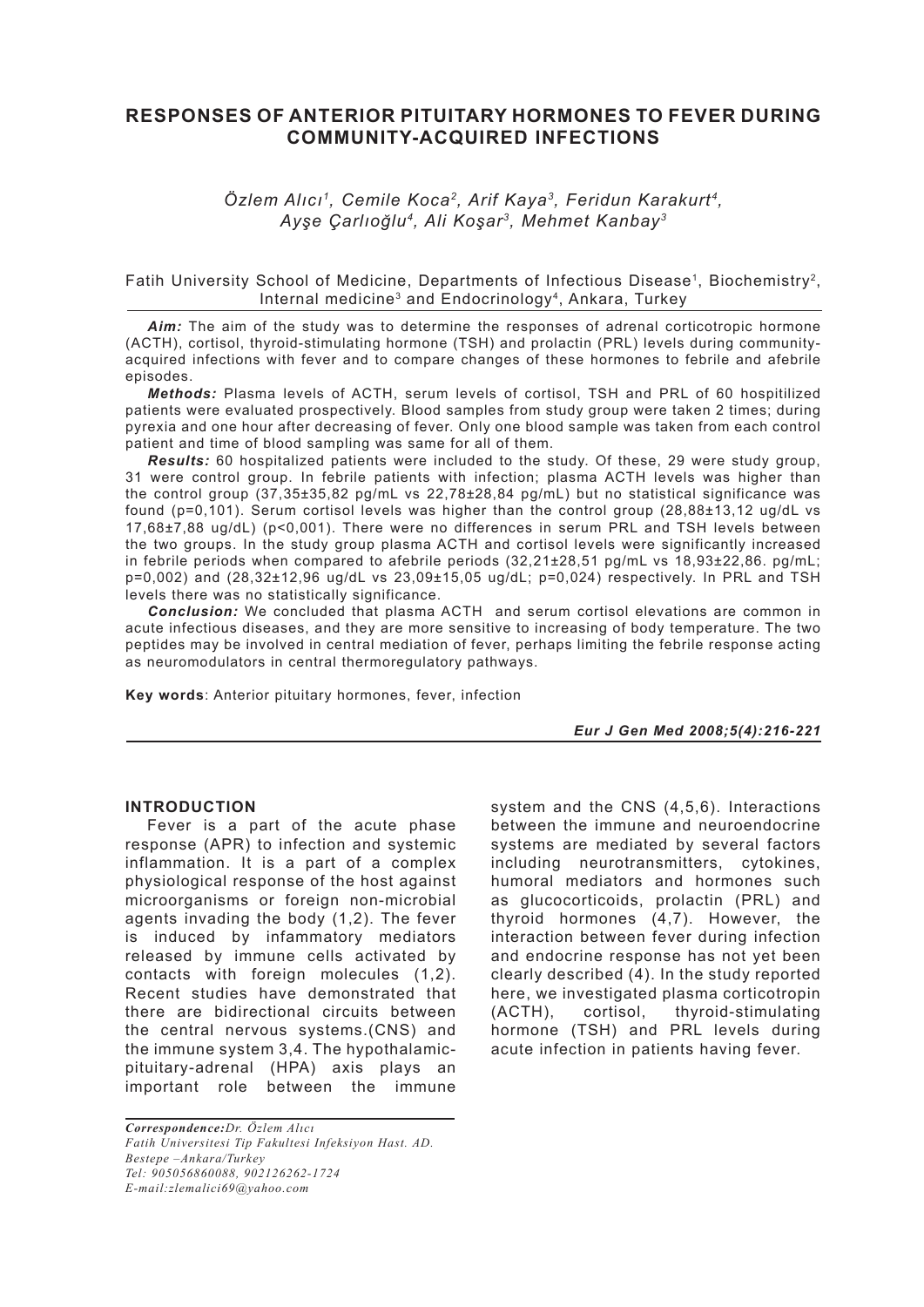| <u> rapic 1. 1 ationit characteristics</u>          | Study group        | Control group       |  |
|-----------------------------------------------------|--------------------|---------------------|--|
| Group                                               | (febrile patients) | (afebrile patients) |  |
| $\mathbf n$                                         | 29                 | 31                  |  |
| Male/Female                                         | 12/17              | 14/17               |  |
| Age (Years, Mean ± SD)                              | $62,79 \pm 16,99$  | $64,16 \pm 13,83$   |  |
| Type of infection (n)                               |                    |                     |  |
| Pneumoniae                                          | 14                 |                     |  |
| Hepatobiliary infections                            | $\tau$             |                     |  |
| Urinary tract infection                             | 3                  |                     |  |
| Primary bacteremia                                  | 2                  |                     |  |
| Other infections                                    | 3                  |                     |  |
| Underlying diseases (n)                             |                    |                     |  |
| Congestive heart failure                            | 5                  | 6                   |  |
| Diabetes mellitus                                   | 3                  | 7                   |  |
| Chronic<br>obstructive<br>pulmonary<br>disease      | 3                  |                     |  |
| Hepatobiliary cancer                                | 3                  |                     |  |
| Chronic kidney failure                              | 2                  | 3                   |  |
| Diabetes mellitus with                              |                    |                     |  |
| chronic kidney failure                              | 2                  | 2                   |  |
| Ischemic heart disease                              | 1                  | $\overline{4}$      |  |
| Solid tumours of<br>lung and gastrointestinal tract |                    | 6                   |  |
| Diabetes mellitus with<br>ischemic heart disease    |                    | $\overline{2}$      |  |
| Hepatobiliary cancer with<br>chronic kidney failure |                    | 1                   |  |

#### **Table 1. Patient characteristics**

## **MATERIAL AND METHODS**

## *Subjects*

This prospective study was carried out in the Departments of Internal Medicine and Infectious Diseases of a University Hospital over a six month period. A total of 60 hospitalized patients were enrolled in the study. The study group was composed of 29 patients with fever and various community-acquired infections but no evidence of ACCP/SCCM criteria (8) for sepsis. 31 of them with diseases of a non-infectious etiology such as cardiac failure etc served as control group. The controls did not have fever and any kind of infection.

### *Methods*

Fever was defined as axillar temperature >37,3 degrees C. After informed consent, according to their history and

physical examination; the erythrocyte sedimentation rate, hemoglobin, platelet count, leukocyte count, serum biochemical analysis, urinary analysis, blood, urine, feces, sputum cultures, C-reactive protein (CRP) and chest X-ray were performed for diagnosis as a first step. Advanced analysis such as serology for some viral infections, brucella, echocardiography, sinus x-rays, ultrasonography, computed tomography of abdomen and chest were also done if necessary. All of the patients received appropriate antibiotics after diagnosis of infections. Exclusion criteria from the study were pregnancy, acute cerebrovascular accident, thyroid diseases, adrenal diseases, endocrine tumors of the abdomen, brain and endocrine organs.

Blood samples were collected in EDTA-K3, placed on ice for ACTH analysis, and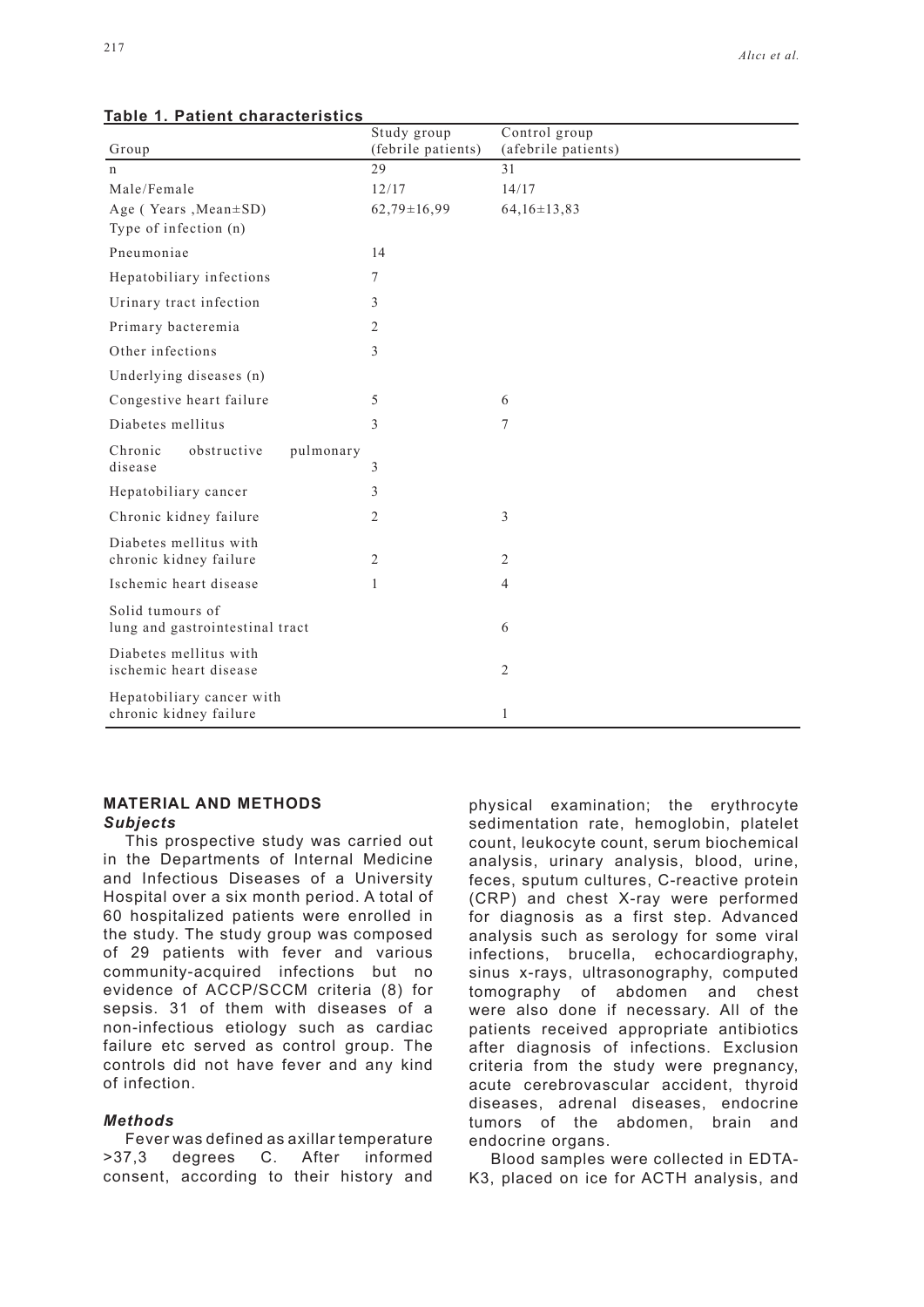| Hormones           | Study Group       | Control Group       | p Value |
|--------------------|-------------------|---------------------|---------|
| $ACTH$ (pg/mL)     | $37.35 \pm 35.82$ | $22.78 \pm 28.84$   | 0,101   |
| Cortisol $(ug/dL)$ | $28.88 \pm 13.12$ | $17.68 \pm 7.88$    | 0,0001  |
| PRL $(mIU/L)$      | $294,46\pm169,64$ | $296,22 \pm 128,87$ | 0.964   |
| $TSH$ (uIU/ml)     | $1,16\pm1,11$     | $1,20\pm1,12$       | 0.887   |

**Table 2. Mean (±SD) changes in hormone levels of study and control patients**

in tubes without anticoagulant for the determination of TSH, PRL and cortisol. The tubes used for ACTH determination were covered by a bandage to prevent for exposing to sunlight.

In study group first samples of blood were collected immediately for the determination of ACTH, TSH, PRL and cortisol levels when the patients admitted to hospital with infection and fever. One hour after the disappearance of fever, we collected second blood samples for the determination the levels of the same hormones.

The blood samples of control group were collected between pm 01.00-02.00 hours to exclude the day and night difference owing to the diurinal rythms of ACTH and cortisol. Timing of blood sampling was same for all control patients.

All samples were centrifuged in a conventional centrifuge at 3000xg for 10 min. Serum and plasma samples were placed in plastic tubes and stored immediately at -80 degrees C until required for assay.

Plasma ACTH, serum cortisol and PRL levels were measured by chemiluminesans method on an IMMULITE analyzer (Diagnostic Products Corporation) and reagents supplied by BioDPC. Serum TSH level was detected by electrochemiluminesans assay on the ELECSYSTM system (Roche Diagnostics).

#### *Statistical analysis*

SPSS software (Statistical Package for the Social Sciences, version 10.0, SSPS Inc, Chicago, Ill, USA) was used.. Data were expressed as means ± SD. Independent-Samples T test was used to determine the significance of differences between two groups, p <0.05 was considered as statistically significant. Paired-Samples T test was used for comparisons of feverinduced changes in the study group,. The demographic, clinic characteristics of the patients were compared using chi-square test. P<0.05 was accepted as significant

#### **RESULTS**

Totally 60 hospitalized patients were included in the study (29 patients with fever and 31 controls). Demographic characteristics of the patients, underlying diseases of both study and control groups and infectious diseases of study group are shown in Table 1. The group with infection and fever had higher serum CRP concentrations (162,95±89,40 vs 40,37±59,80 mg/dL; P=0.003) than the control group. There were no differences in the erythrocyte sedimentation rates, hemoglobin levels, platelet and leukocyte counts between the two groups.

In febrile patients; mean plasma ACTH levels were higher than the control group but the difference was not significant. Serum cortisol levels were significantly higher than the control group. There

**Table 3. Mean (±SD) changes in hormone levels during febrile and afebrile periods in infective patients**

| Hormones           | Study Group<br>Febrile period | Control group<br>Afebrile period | p value |
|--------------------|-------------------------------|----------------------------------|---------|
| $ACTH$ (pg/mL)     | $32,21\pm 28,51$              | $18.93 \pm 22.86$                | 0,002   |
| Cortisol $(ug/dL)$ | $28.32 \pm 12.96$             | $23.09 \pm 15.05$                | 0.024   |
| $PRL$ (mIU/L)      | $296,10\pm171,58$             | $261,98\pm 153,60$               | 0.218   |
| $TSH$ (uIU/ml)     | $1,19\pm1,08$                 | $1,19\pm1,12$                    | 0.968   |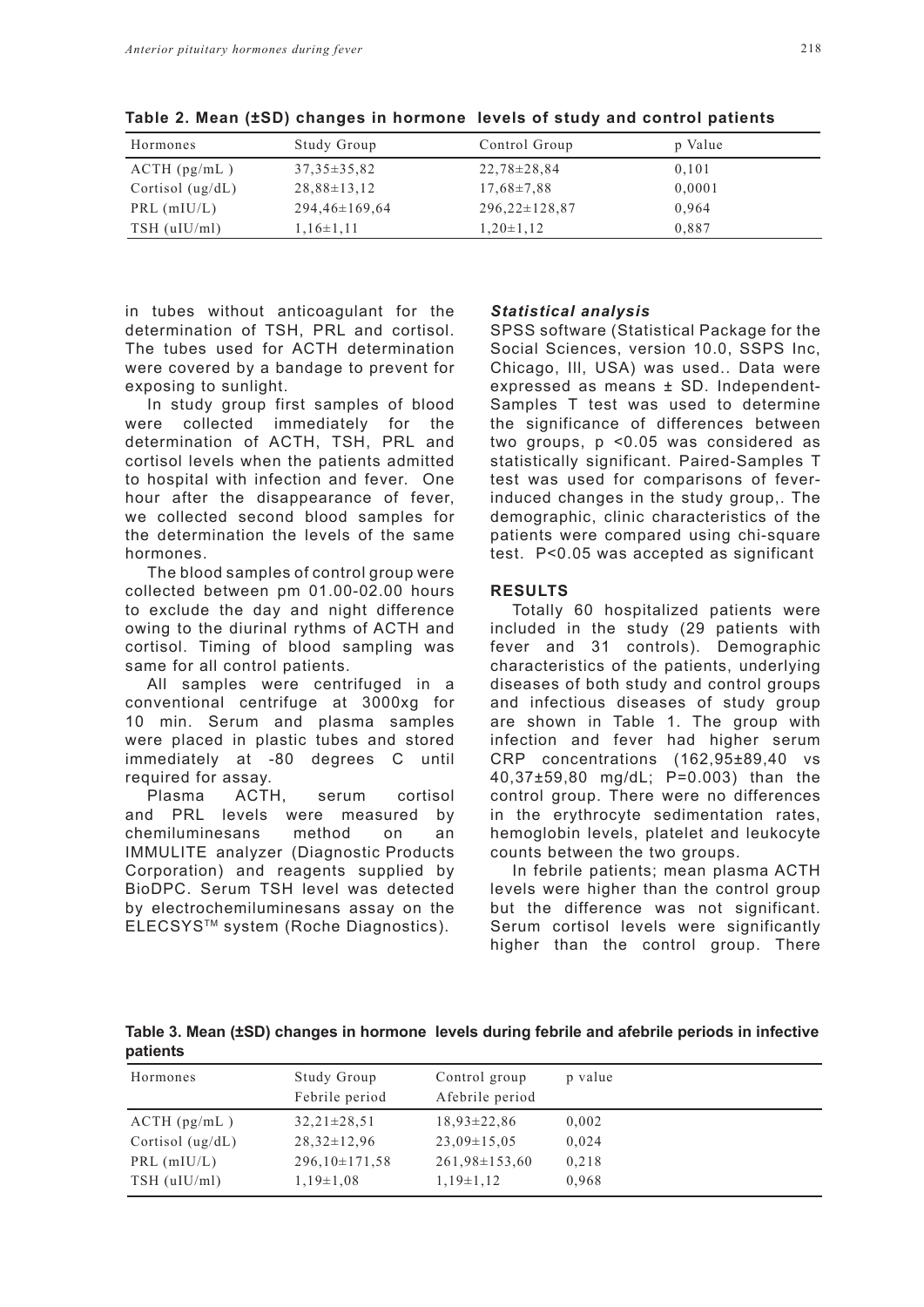were no differences in serum PRL and TSH levels between the patients and the controls, respectively (Table 2).

When we compared hormone levels between the febrile and afebrile periods in the study group, some alterations were determined. The differences of the mean hormone levels between two periods are shown in Table 3. Serum ACTH and cortisol levels were also higher in febrile patients when compared to absence of fever.

## **DISCUSSION**

Human body has a complex defence mechanism against to systemic infections with bacteria, viruses or parasites (2,9,10). These microorganisms are exogenous pyrogens that initiate a number of biological responses in the host which is called as APR (9,11). APR is characterized by high circulating levels of prostaglandins and cytokines, which are produced predominantly by monocytes and macrophages (1,9,11). They are called as endogenous inflammatory mediators (9,10,12). Cytokines are immunoregulatory molecules and play a key role between the immune function and neuroendocrine system (11,13,14). The most important cytokines are interleukin-1 (IL-1), interleukin-6 (IL-6) and tumor necrosis factor-α (TNF-α) (11,14,15). During host response against to microorganisms, fever is one of the most seen symptom induced by pyrogenic cytokines (9,10). The febrile increase of body temperature can admit of two interpratations namely it is regarded as a component and/or as a conclusion of the complex host response to infection (9,10). Essentially there are two results of effect of fever to the host during infection (9,10). That means fever can reduce bacterial proliferation by iron deprivation and restrict the synthesis of bacterial cell wall thereby facilitates to kill the pathogens so bacterial load is decreased. It is clear that this effect is beneficial for the host (9,10). But fever may become destructive over a certain temperature and this is the harmful effect of fever to the host (9,10). Therefore fever is controlled by a number of feedback mechanisms (10,12,16). The preoptic area (POA) of hypothalamus is the centre point of thermoregulation (13,17). Cytokine release are sensed by the CNS and transmitted to the hypothalamus to raise the thermoregulatory set-point. The pathways responsible for transfer of the pyretic signals from the blood to the brain are not clearly understood (13,14,17).

Several studies confirm that cortisol, ACTH, PRL and TSH have an important role in the regulation of the neuroimmuno-endocrine axis (7,18-23). But usually they take place at the different stages of this neuroendocrinologic mechanism. It has been reported that high levels of glucocorticoids and ACTH depress the immune response by inhibiting the production of prostaglandins and inflammatory cytokines so febrile response is antagonized (20,24,25), whereas PRL increase the response by stimulating lymphocyte proliferation and macrophage function (21,26). It is reported that PRL secretion is increased by all kind of stress, particularly sepsis (7,27). Denhardt, reported PRL levels were regularly elevated in sepsis although to variable degrees (27). And also it has been reported that thyroid hormones were necessary for a proper response of PRL release during sepsis (7).

In the present study cortisol, ACTH, PRL and TSH were investigated to determine the neuroendocrinological changes during pyrexia in hospitalized medical patients. We determined that ACTH and cortisol levels were higher than the other two hormones during pyrexia. This result suggest that the mechanisms regulating ACTH and cortisol secretion are more sensitive to increasing of body temperature than those of the other pituitary hormones studied. ACTH and cortisol should be regarded as acute responders to infection and fever. It is clear that they are more sensitive and important in the regulation of thermogenesis. The result of our study compares well with the literature (28,29,30). On the other hand some studies offered contrarily results, namely, Brandenberger et al, observed no significant changes in ACTH levels during the exposure to heat stres (31). Mphahlele et al, detected that hypothalamicpituitary-adrenal axis response failed to elicit cortisol increase because of the sustained fever (12). This variability may be related to type of stress , cause and length of fever or time of blood sampling according to the protocol of study. In the present study there wasn't any significant increase in PRL and TSH levels. Lack of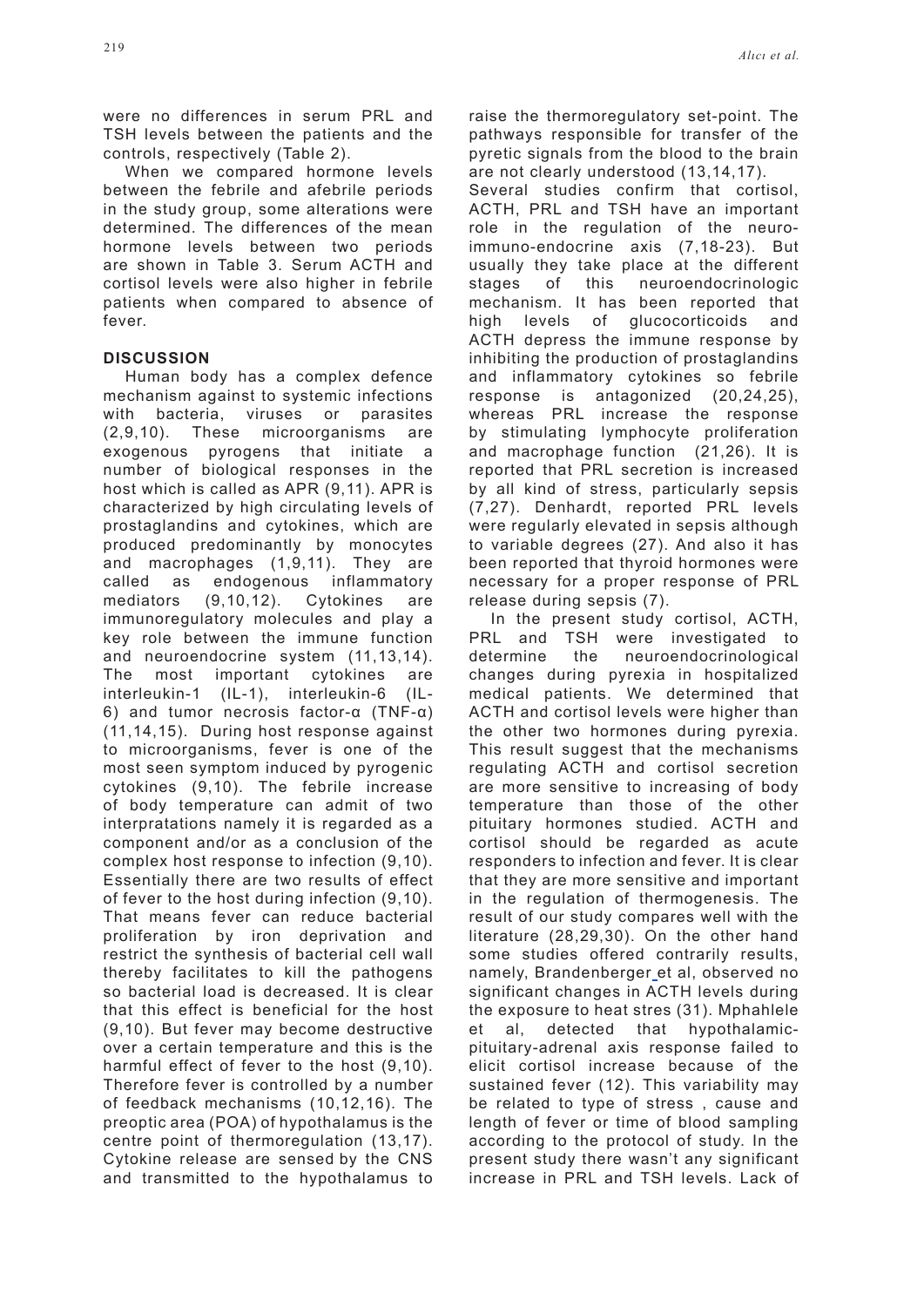sepsis in our patients might be the reason of these results for PRL. The results of several studies confirm that PRL levels are elevated during sepsis (7,21,22,27). Sepsis as a unique stressor is a much more potent stimulus of PRL release than infection without sepsis and fever.

We evaluated only TSH levels in our study and there was no difference between febrile and afebrile periods. It is known that thyroid hormone levels can be influced by non-thyroidal illness like sepsis (32,33,34). On the other hand it is reported that alterations of other thyroid hormone levels such as thyroxine (T4), triiodothyronine or reverse T3 and diiodotyrosine (DIT) during infection and fever were more noticeable than TSH (27,35,36). So and this may explain our results. A similar result was reported by Talwar that endogenous TSH levels were maintained during fever (37).

This suggest that PRL and TSH are necessary to keep the homeostasis of body during inflammation and infection but they don't have an important role as much as ACTH and cortisol to keep the body temperature in normal levels. It is obvious that endogenous antipyresis is mediated by actions of ACTH and cortisol (10,20,24).

In summary, our study provides even more substantial evidence for the critical role of ACTH and cortisol in controlling fever during infection. Increasing levels of ACTH, and cortisol is the important part of the general adaptation of host to stress, and contributes to the maintenance of homeostasis.

## **REFERENCES**

- 1- Zeisberger E. From humoral fever to neuroimmunological control of fever. J Therm Biol 1999;24(5-6):287-326
- 2- Soszynski D. The pathogenesis and the adaptive value of fever. Postepy Hig Med Dosw 2003;57(5):531-54
- 3- Haddad JJ, Saade NE, Safieh-Garabedian B Cytokines and neuro-immune-endocrine interactions: a role for the hypothalamicpituitary-adrenal revolving axis.J Neuroimmunol 2002;133(1-2):1-19
- 4- Besedovsky HO, del Rey A Immune-neuroendocrine interactions: facts and hypotheses. Endocr Rev 1996;17(1):64-102
- 5- Cabrera R, Korte SM,. Lentjes EGWM, et al. The amount of free corticosterone is increased during lipopolysaccharide-induced

fever. Life Sci 2000;66(7):553-62

- 6- Marik PE, Zaloga GP Adrenal insufficiency in the critically ill: a new look at an old problem.Chest 2002;122(5):1784-96
- 7- Rodriguez TT, Albuquerque-Araújo WIC, Reis LC, Antunes-Rodrigues J, Ramalho MJ. Hypothyroidism attenuates stress-induced prolactin and corticosterone release in septic rats. Exp Physiol 2003;88;755-60
- 8- American College of Chest Physicians/ Society of Critical Care Medicine Consensus Conference: Definitions for sepsis and organ failures and guidelines for the use of innovative therapies in sepsis. Crit Care Med 1992;20:864-74
- 9- Blatteis CM Endotoxic fever: new concepts of its regulation suggest new approaches to its management. Pharmacol Ther 2006;111(1): 194-223
- 10- Roth J. Endogenous antipyretics Clin Chim Acta 2006;371(1-2:13-24
- 11- Anisman H, Baines MG, Berczi I, et al. Neuroimmune mechanisms in health and disease:2. Disease Can Med Assoc J 1996; 155(8):
- 12- Mphahlele NR, Fuller A, Roth J, Kamerman PR. Body temperature, behavior, and plasma cortisol changes induced by chronic infusion of Staphylococcus aureus in goats. Am J Physiol Regul Integr Comp Physiol 2004;287(4):R863-9
- 13- Zaretsky DV, Hunt JL, Zaretskaia MV, DiMicco JA Microinjection of prostaglandin E2 and muscimol into the preoptic area in conscious rats: comparison of effects on plasma adrenocorticotrophic hormone (ACTH), body temperature, locomotor activity, and cardiovascular function. Neurosci Lett 2006;397(3):291
- 14- Turrin NP, Plata-Salaman CR. Cytokinecytokine interactions and the brain. Brain Res Bull. 2000;51(1):3-9
- 15- Silveira RC, Procianoy RS. Plasmatic levels of interleukin-1beta and interleukin-6 in newborn infants with fever J Pediatr (Rio J) 1999;75(1):29-33
- 16- Roth J; Zeisberger E; Vybiral S; Jansky L. Endogenous antipyretics: neuropeptides and glucocorticoids. Front Biosci 2004;9:816-26
- 17- Boulant JA. Role of the preoptic-anterior hypothalamus in thermoregulation and fever. Clin Infect Dis 2000;31 Suppl 5:S157-61
- 18- Van den Berghe G. Endocrinology in intensive care medicine: new insights and therapeutic consequences .Verh K Acad Geneeskd Belg 2002;64(3):167-87; discussion 187-8
- 19- Widmer IE, Puder JJ, Konig C, et al. Cortisol response in relation to the severity of